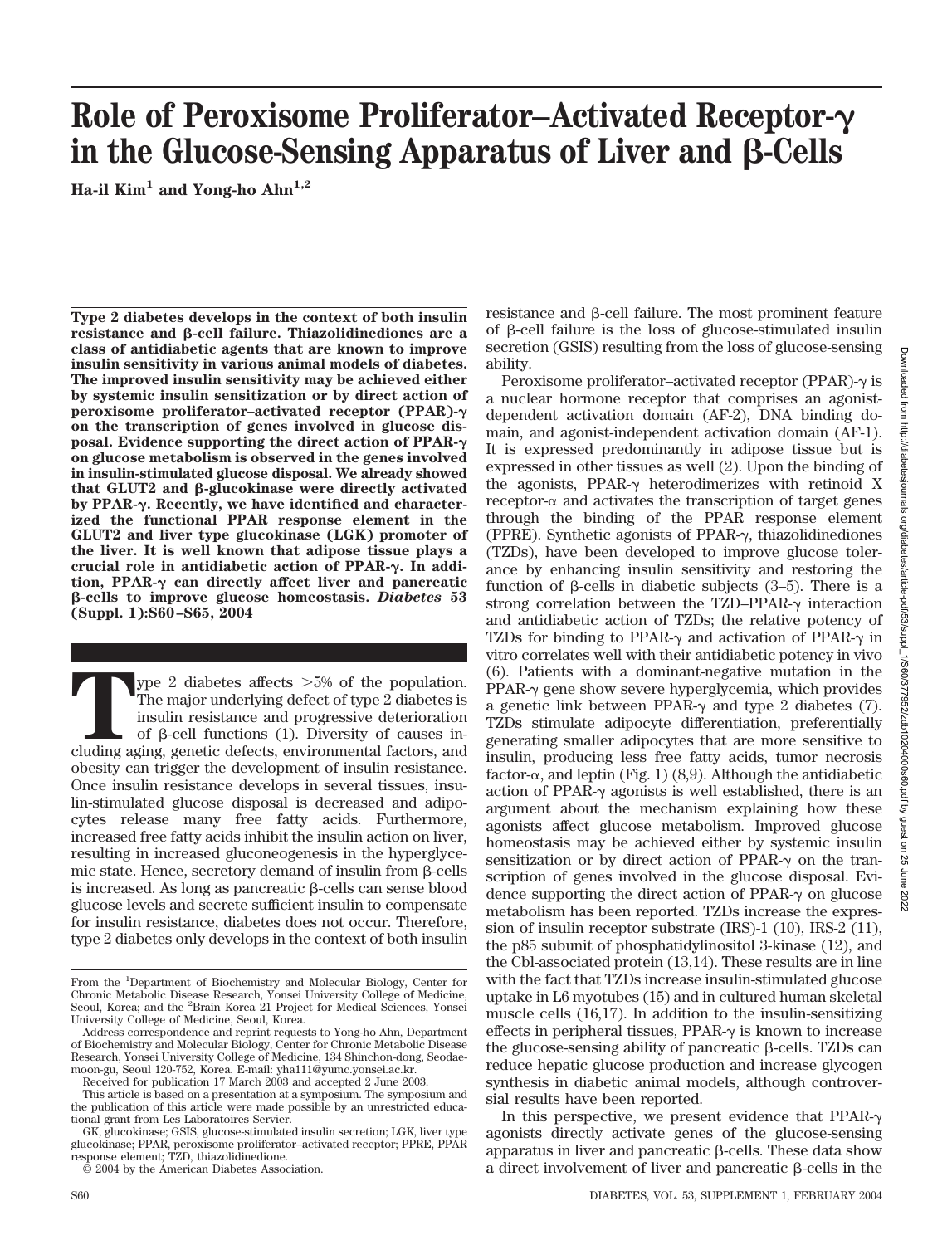#### TABLE 1

The effects of TZDs on insulin secretion and glucose-stimulated insulin secretion

|                                 | Plasma   |           |                                                              | Glucose-stimulated |                   |
|---------------------------------|----------|-----------|--------------------------------------------------------------|--------------------|-------------------|
| Model                           | Glucose  | Insulin   | Insulin secretion                                            | insulin secretion  | Reference         |
| HIT-T15 cells                   |          |           | Increased insulin secretion in<br>11 mmol/l glucose          |                    | 38                |
| Primary islets from<br>humans   |          |           | No change                                                    | No change          | 30                |
| Primary islets from ZDF<br>rats |          |           | Decrease                                                     | Increase           | 39                |
| Type 2 diabetic humans          | Decrease | Decrease  | Decrease                                                     | Increase           | 4                 |
| $db/db$ mice                    | Decrease | Increase* | Increased intracellular<br>insulin content of $\beta$ -cells |                    | 35                |
| $db/db$ mice                    | Decrease | No change | Increased intracellular<br>insulin content of $\beta$ -cells |                    | 37                |
| <i>ob/ob</i> mice               | Decrease | Decrease  |                                                              | Increase           | 34                |
| KK mice                         | Decrease | Decrease  |                                                              | Increase           | 34                |
| ZDF rats                        | Decrease | Decrease  | Decrease, increased insulin<br>transcription                 | Increase           | 5, 33, 34, 36, 40 |

\*NS.

improvement of glucose homeostasis in type 2 diabetes subjects using PPAR- $\gamma$  agonists.

GLUCOSE-SENSING APPARATUS IN β-CELLS AND LIVER

Blood glucose levels are tightly regulated in the range of  $\sim$ 5 mmol/l in concentration. Several tissues are involved in maintaining glucose homeostasis. Among them, liver and pancreatic  $\beta$ -cells are most important because they can sense and respond to changing blood glucose levels. The glucose-sensing apparatus consists of glucose transporter isotype 2 (GLUT2) and glucokinase (GK) (18). Whereas the GLUT2 gene is known to contain one promoter, the GK gene contains two widely separated and functionally distinct promoters that express tissue-specific GK isotypes in liver (liver type glucokinase [LGK]) and pancreatic  $\beta$ -cells ( $\beta$ GK) (19). Glucose is taken up into the cell through GLUT2, and GK traps glucose in the cytoplasm by phosphorylation. Both GLUT2 and GK, which have high *K*m, high capacity, and low affinity in nature, can afford to sense the fluctuation of glucose concentration in the blood (20).

In pancreatic  $\beta$ -cells, glucose is the primary physiological stimulus for insulin secretion, the process that requires glucose sensing  $(18)$ .  $\beta$ GK is the rate-limiting step in glycolytic flux for insulin secretion, and a small change in GK activity significantly affects the threshold for GSIS (20). GLUT2 is known to play more permissive roles, allowing rapid equilibration of glucose across the plasma membrane. However, it is also essential in GSIS because normal glucose uptake and subsequent metabolic signaling for GSIS cannot be achieved without GLUT2. In diabetic subjects, GLUT2 and GK expression is decreased before the loss of GSIS.  $\beta$ -Cell–specific knockout of GLUT2 or GK results in infant death because of severe hyperglycemia (21,22). In addition, the fact that adenovirus-mediated expression of GLUT2 and GK in IL cells results in gaining of glucose sensitivity supports the integral relationship between these two proteins (23).

Glucose is known to regulate the transcription of several genes involved in the major metabolic pathways in the liver (24). The hepatic glucose-sensing apparatus enables glucose to regulate the expression of glucose-responsive genes such as L-type pyruvate kinase, S14, fatty acid synthase, and GLUT2. Thus, the glucose-sensing apparatus exerts a strong influence on glucose utilization and glycogen synthesis. Increased intracellular glucose-6-phosphate triggers glycolysis and glycogen synthesis (25). Even small changes in the expression of LGK lead to a measurable impact on the blood glucose concentration (26–28). In addition, liver-specific GLUT2 knockout mice showed decreased GK expression in liver (29). Thus, these two proteins play key roles in hepatic glucose metabolism and lipogenesis.

# **ROLE OF PPAR-** $\gamma$  **IN THE GLUCOSE-SENSING APPARATUS OF PANCREATIC β-CELLS**

 $GLUT2$  and  $\beta GK$  work as glucose sensors for GSIS under physiological conditions in pancreatic  $\beta$ -cells. In diabetic --cells, gene expressions of GLUT2 and GK are decreased and high-affinity low-capacity hexokinase expression is increased instead, which results in a decrease in glucose threshold for insulin secretion. As a consequence, basal insulin secretion will be increased. Thus,  $\beta$ -cells lose their



FIG. 1. Effect of PPAR- $\gamma$  agonists on glucose homeostasis. It is generally accepted that  $PPAR-<sub>\gamma</sub>$  agonists induce adipose tissue remodeling. **Improved glucose homeostasis is achieved by both increased glucose and insulin sensitivity of tissues. Direct action of PPAR- activation on the genes involved in glucose homeostasis is not well understood.**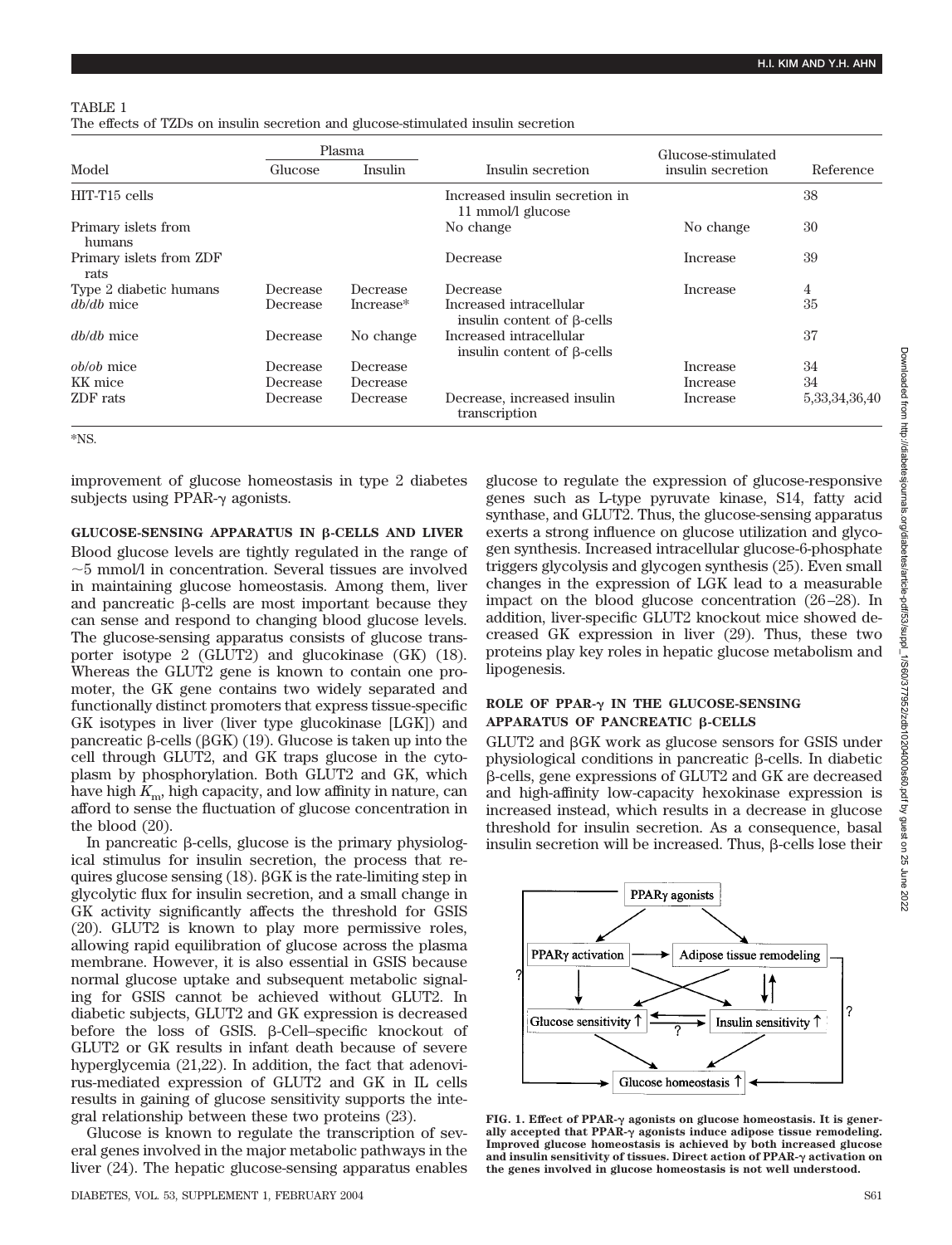

**FIG. 2. Structure and localization of PPRE in the glucose**  $sensor$  promoters of liver and  $\beta$ -cells.

ability to control the insulin secretion in response to blood glucose concentration, thereby gradually losing their predominant position in blood glucose regulation in insulinresistant states.

Moderate amounts of PPAR- $\gamma$  are expressed in pancreatic  $\beta$ -cells, and its expression is increased in the diabetic state (30,31). TZDs are known to enhance pancreatic growth (32). But the fundamental role of PPAR- $\gamma$  in  $\beta$ -cells is not fully understood. Currently, the reports on the effects of PPAR- $\gamma$  on insulin secretion are contradictory.  $PPAR-<sub>\gamma</sub>$  agonists can decrease insulin secretion in diabetic animal models, whereas activation of PPAR- $\gamma$  does not acutely improve insulin secretion in isolated human islets (Table 1) (4,5,30,33–40). However, it is reported that  $PPAR-\gamma$  agonists can protect the  $\beta$ -cells from apoptosis and restore the function of  $\beta$ -cells, including GSIS (39,41,42). In ZDF rats, which have obese and diabetic phenotypes, blood glucose and free fatty acid levels are elevated, resulting in intracellular accumulation of triglyceride. Intracellular triglyceride accumulation induces apoptosis of  $\beta$ -cells by increasing ceramide formation and nitric oxide production; therefore,  $\beta$ -cell failure develops (so called, "lipoapoptosis hypothesis," as proposed by Unger [43]). TZDs are known to decrease intracellular fat accumulation by increasing fatty acid oxidation and inhibit the expression of iNOS, suggesting that PPAR- $\gamma$  can prevent apoptosis of  $\beta$ -cells. In addition, TZDs can restore the GSIS, both in diabetic animal models and in primary isolated islets  $(39,41)$ . Activation of PPAR- $\gamma$  leads to  $r$ estoration of the glucose-sensing ability of  $\beta$ -cells through the activation of GLUT2 and  $\beta$ GK gene expression in diabetic subjects. The functional response element for PPAR- $\gamma$  was identified in the promoters of GLUT2 and  $\beta$ GK (44,45). The PPREs of GLUT2 and  $\beta$ GK genes are located in the 5' untranslated region. In transient transfection assays,  $\beta$ GK and GLUT2 promoters are activated by PPAR- $\gamma$  in insulin-producing  $\beta$ -cell lines (HIT-T15, Min6). In addition to the direct activation of GLUT2 and  $\beta$ GK,



**FIG. 3. Schematic diagram illustrating possible mode of action of activated PPAR- on the glucose sensors of the** -**-cell and liver. The increased transcription of GLUT2/GK genes by PPAR- ligands may contribute to improved glucose homeostasis.**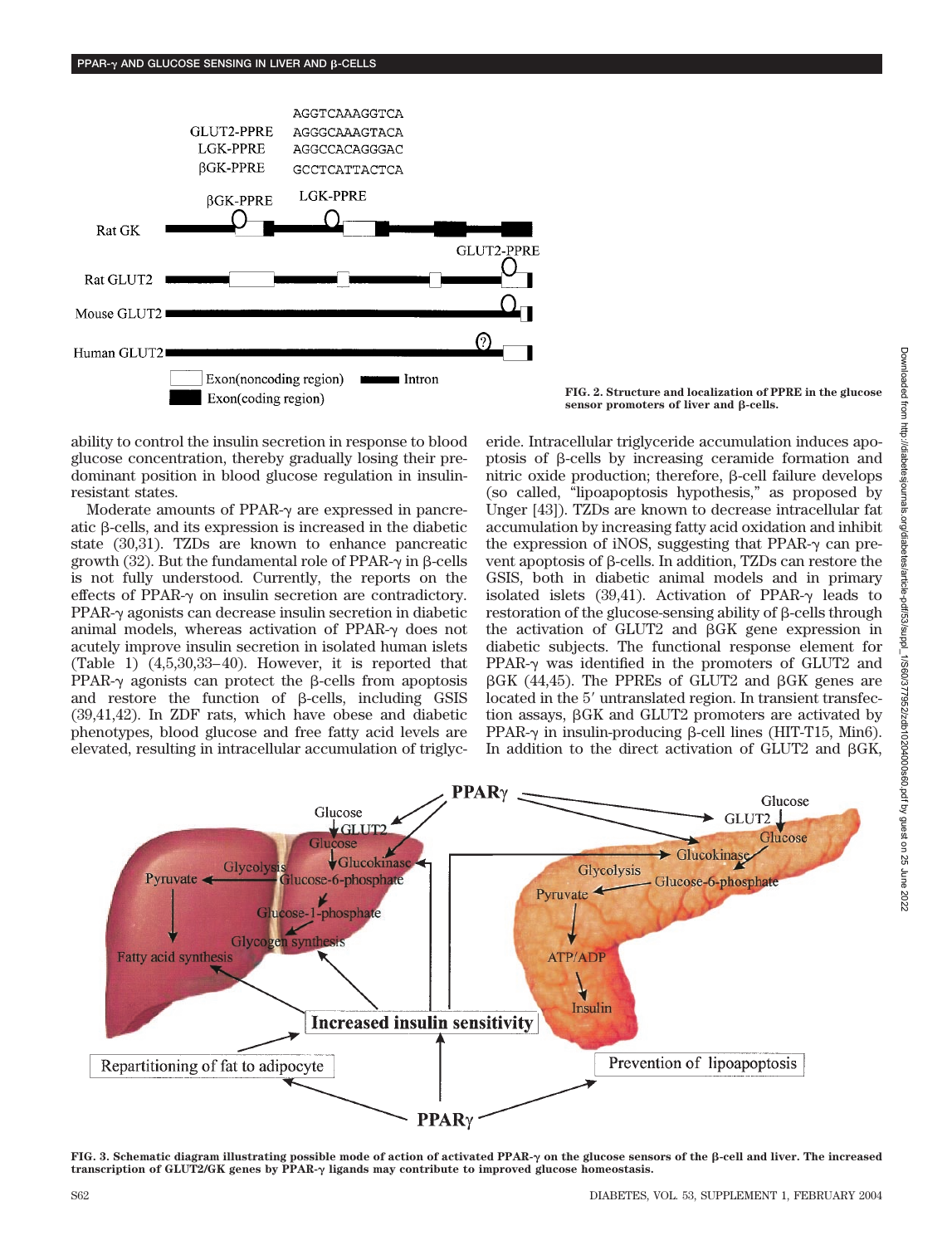TZDs can prevent glucotoxic effects on PDX-1 expression in diabetic  $\beta$ -cells, indirectly resulting in an increase in the expression of GLUT2 and  $\beta$ GK (40). Oral administration of TZDs increases the expression of GLUT2 and  $\beta$ GK in the --cells of diabetic ZDF rats. Restoration of GSIS and a decrease in basal insulin secretion are achieved by TZD treatment in the primary isolated islets from diabetic ZDF rats (39). These TZD-induced changes of GSIS in isolated diabetic  $\beta$ -cells resemble the hyperinsulinemic pattern of compensated  $\beta$ -cells. In this context, it is assumed that TZDs play some role in restoring  $\beta$ -cells of type 2 diabetes to a normal state.

In the course of studying the PPRE present in the genes of the  $\beta$ -cell glucose-sensing apparatus, we observed some differences between the PPRE of GLUT2 and  $\beta$ GK. Firstly, the DNA sequence of  $\beta$ GK-PPRE is different from conventional PPRE, known as  $DR+1$  (a hexameric consensus sequence [AGGTCA] in a direct repeat spaced by one nucleotide), whereas GLUT2-PPRE is similar to  $DR+1$ (Fig. 2) (46). Secondly, GLUT2-PPRE is highly ligand dependent but  $\beta$ GK-PPRE is not. These differences suggest that transcriptional regulation of  $\beta$ GK by PPAR- $\gamma$  is different from that of GLUT2 and the detailed mechanism for the differences needs to be clarified.

## **ROLE OF PPAR-** $\gamma$  **IN THE GLUCOSE-SENSING APPARATUS OF THE LIVER**

TZDs are known to decrease free fatty acid and hepatic glucose production. When diabetic ZDF rats are treated with PPAR- $\gamma$  agonists, PEPCK and glucose-6-phosphatase expressions are decreased and GK and lipogenic gene expressions are increased, suggesting that PPAR- $\gamma$  agonists decrease gluconeogenesis and increase adipogenesis and glycolysis (33). But it is still unclear whether these effects are due to a direct action of PPAR- $\gamma$  on the liver or secondary effects of increased systemic insulin sensitivity.  $PPAR-<sub>\gamma</sub>$  agonists decrease circulating triglyceride and free fatty acid levels by repartitioning fatty acids in adipocytes. Increased free fatty acids are associated with hepatic insulin resistance, resulting in the increased gluconeogenesis (47). In diabetic ZDF rats treated with PPAR- $\gamma$  agonists, a PPAR-γ-induced decrease of free fatty acid levels precedes the decrease of glucose and triglyceride levels, suggesting that a decrease in free fatty acid levels may be important for the insulin-sensitizing action of PPAR- $\gamma$ agonists (33). Thus, PPAR- $\gamma$  agonists may indirectly affect hepatic glucose metabolism by lowering free fatty acid levels.

However, mice lacking adipose tissue still showed increased insulin sensitivity by TZDs, suggesting that TZDs can enhance insulin sensitivity independent of adipose tissues (48), although controversial results were reported. The fact that liver expresses moderate amounts of PPAR- $\gamma$ led us to explore the possibility that  $PPAR-\gamma$  can directly regulate the genes responsible for glucose homeostasis. Thus, we have searched for the presence of PPRE in the glucose-sensing apparatus of the liver. The mouse GLUT2 promoter is highly activated by  $PPAR-\gamma$  in liver cell lines, and we identify the functional PPRE in the mouse GLUT2 promoter. In primary isolated hepatocytes, TZDs can increase GLUT2 expression (Kim et al., unpublished data). In addition, we also identified a functional PPRE in the LGK promoter. In transient transfection assays, the LGK promoter is activated by PPAR- $\gamma$  in Alexander cells, whereas the activation of the promoter is not remarkable in CV-1 and Min-6 cells. Like GLUT2, GK expression is also increased by TZDs in primary hepatocytes (S. Kim, H.I.K., S.-K. Park, S.-S. Im, T. Li, H.G. Cheon, Y.H.A., unpublished data). These results indicate that GLUT2 and GK can be direct targets of PPAR- $\gamma$  in the liver, and PPAR- $\gamma$  agonists can directly increase glucose uptake and glycolysis. Furthermore, accompanying glycolysis and glycogenesis can counteract the hepatic glucose production. However, the direct action of PPAR- $\gamma$  agonists on the LGK gene cannot be the sole mechanism of LGK activation because insulin is known to induce LGK expression in the liver.

## **CONCLUSIONS**

We have identified functional PPREs in the promoters of  $GLUT2$  and  $GK$  in pancreatic  $\beta$ -cells and liver. This work suggests that the antidiabetic action of TZDs could be not only due to systemic improvement of insulin sensitivity but also due to direct action of PPAR- $\gamma$  on the genes involved in the glucose transport and subsequent glycolysis. Thus, based on the direct action of PPAR- $\gamma$  on the  $glucose$ -sensing apparatus in liver and  $\beta$ -cells of pancreas, the antidiabetic action of TZDs can be summarized as combinatorial effects involving several target tissues (Fig. 3). Enhanced insulin sensitivity improves peripheral glucose disposal, which reduces the demand for insulin secretion from  $\beta$ -cells and hepatic glucose production. Considering that liver and pancreatic  $\beta$ -cells are targets of insulin, enhanced insulin sensitivity contributes to the insulin-dependent activation of hepatic glucose metabo- $\lim$  and functional restoration of  $\beta$ -cells. In addition, glucose is known to play important roles in the maturation of  $\beta$ -cells (49); an enhanced glucose-sensing ability induced by PPAR- $\gamma$  may help functional and morphological restoration of  $\beta$ -cells by TZDs  $(41)$ . Increased expression of GK and GLUT2 in liver can increase glycolysis and glycogen synthesis. Therefore, TZDs may decrease blood glucose and insulin levels efficiently.

Taken together, PPAR- $\gamma$ -mediated activation of GLUT2 and GK in liver and  $\beta$ -cells is likely to contribute to the beneficial effects by which TZDs improve glucose homeostasis in type 2 diabetic patients.

#### **ACKNOWLEDGMENTS**

This work was supported by a grant [R13-2002-054-01001-0 (2002) to Y.A.] from the Basic Research Program of the Korea Science and Engineering Foundation.

#### **REFERENCES**

- 1. Saltiel AR: New perspectives into the molecular pathogenesis and treatment of type 2 diabetes. *Cell* 104:517–529, 2001
- 2. Auboeuf D, Rieusset J, Fajas L, Vallier P, Frering V, Riou JP, Staels B, Auwerx J, Laville M, Vidal H: Tissue distribution and quantification of the expression of mRNAs of peroxisome proliferator–activated receptors and liver X receptor-alpha in humans: no alteration in adipose tissue of obese and NIDDM patients. *Diabetes* 46:1319–1327, 1997
- 3. Nolan JJ, Ludvik B, Beerdsen P, Joyce M, Olefsky J: Improvement in glucose tolerance and insulin resistance in obese subjects treated with troglitazone. *N Engl J Med* 331:1188–1193, 1994
- 4. Cavaghan MK, Ehrmann DA, Byrne MM, Polonsky KS: Treatment with the oral antidiabetic agent troglitazone improves beta cell responses to glucose in subjects with impaired glucose tolerance. *J Clin Invest* 100: 530–537, 1997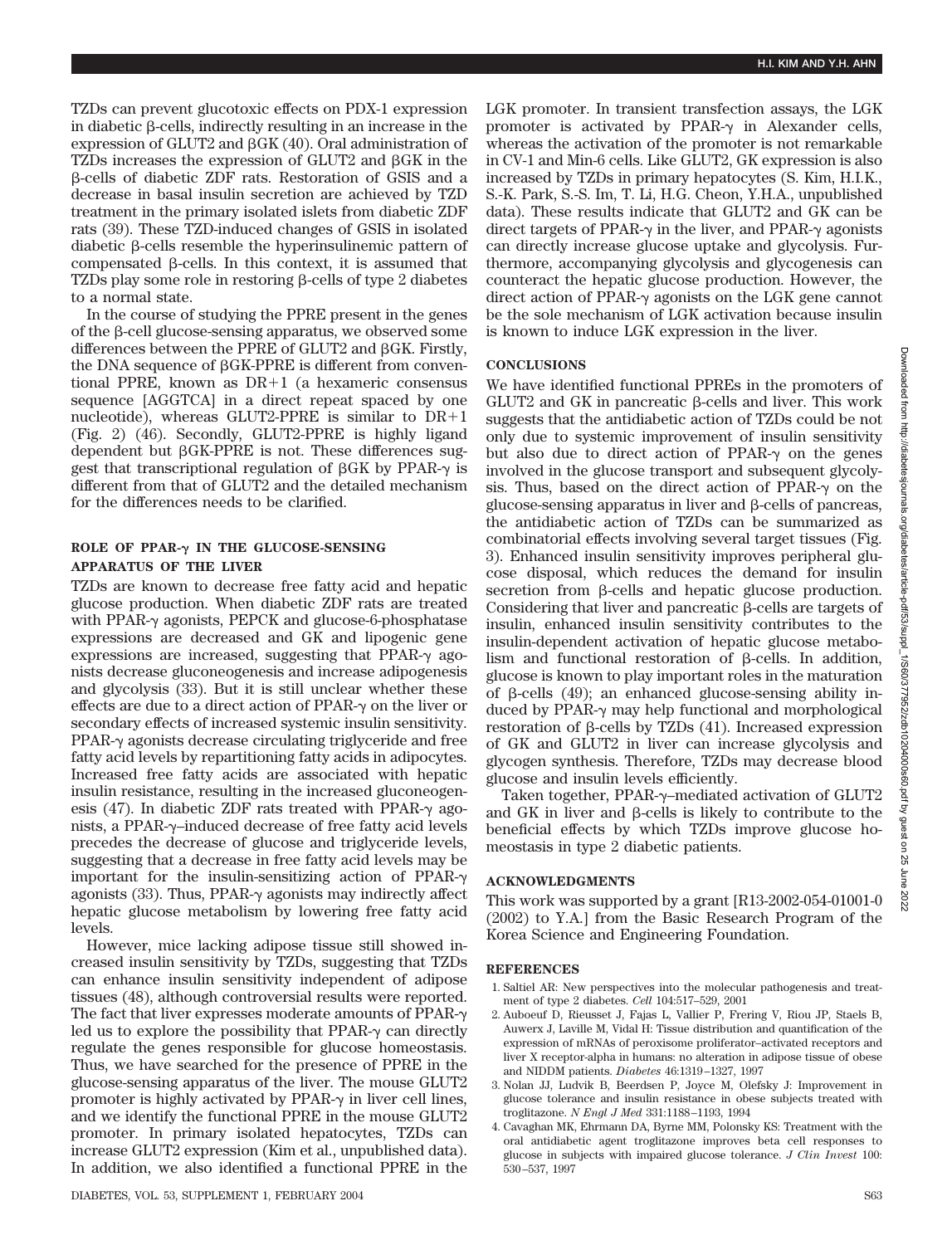- 5. Sreenan S, Sturis J, Pugh W, Burant CF, Polonsky KS: Prevention of hyperglycemia in the Zucker diabetic fatty rat by treatment with metformin or troglitazone. *Am J Physiol* 271:E742–E747, 1996
- 6. Berger J, Bailey P, Biswas C, Cullinan CA, Doebber TW, Hayes NS, Saperstein R, Smith RG, Leibowitz MD: Thiazolidinediones produce a conformational change in peroxisomal proliferator–activated receptorgamma: binding and activation correlate with antidiabetic actions in db/db mice. *Endocrinology* 137:4189–4195, 1996
- 7. Barroso I, Gurnell M, Crowley VE, Agostini M, Schwabe JW, Soos MA, Maslen GL, Williams TD, Lewis H, Schafer AJ, Chatterjee VK, O'Rahilly S: Dominant negative mutations in human PPARgamma associated with severe insulin resistance, diabetes mellitus and hypertension. *Nature* 402:880–883, 1999
- 8. Auwerx J: PPARgamma, the ultimate thrifty gene. *Diabetologia* 42:1033– 1049, 1999
- 9. Spiegelman BM: PPAR-gamma: adipogenic regulator and thiazolidinedione receptor. *Diabetes* 47:507–514, 1998
- 10. Iwata M, Haruta T, Usui I, Takata Y, Takano A, Uno T, Kawahara J, Ueno E, Sasaoka T, Ishibashi O, Kobayashi M: Pioglitazone ameliorates tumor necrosis factor-alpha-induced insulin resistance by a mechanism independent of adipogenic activity of peroxisome proliferator–activated receptorgamma. *Diabetes* 50:1083–1092, 2001
- 11. Smith U, Gogg S, Johansson A, Olausson T, Rotter V, Svalstedt B: Thiazolidinediones (PPARgamma agonists) but not PPARalpha agonists increase IRS-2 gene expression in 3T3–L1 and human adipocytes. *FASEB J* 15:215–220, 2001
- 12. Rieusset J, Auwerx J, Vidal H: Regulation of gene expression by activation of the peroxisome proliferator–activated receptor gamma with rosiglitazone (BRL 49653) in human adipocytes. *Biochem Biophys Res Commun* 265:265–271, 1999
- 13. Ribon V, Johnson JH, Camp HS, Saltiel AR: Thiazolidinediones and insulin resistance: peroxisome proliferator activated receptor gamma activation stimulates expression of the CAP gene. *Proc Natl Acad SciUSA* 95:14751–14756, 1998
- 14. Baumann CA, Chokshi N, Saltiel AR, Ribon V: Cloning and characterization of a functional peroxisome proliferator activator receptor-gamma-responsive element in the promoter of the CAP gene. *J Biol Chem* 275:9131–9135, 2000
- 15. Zhang B, Szalkowski D, Diaz E, Hayes N, Smith R, Berger J: Potentiation of insulin stimulation of phosphatidylinositol 3-kinase by thiazolidinedionederived antidiabetic agents in Chinese hamster ovary cells expressing human insulin receptors and L6 myotubes. *J Biol Chem* 269:25735–25741, 1994
- 16. Kausch C, Krutzfeldt J, Witke A, Rettig A, Bachmann O, Rett K, Matthaei S, Machicao F, Haring HU, Stumvoll M: Effects of troglitazone on cellular differentiation, insulin signaling, and glucose metabolism in cultured human skeletal muscle cells. *Biochem Biophys Res Commun* 280:664– 674, 2001
- 17. Cha BS, Ciaraldi TP, Carter L, Nikoulina SE, Mudaliar S, Mukherjee R, Paterniti JR Jr, Henry RR: Peroxisome proliferator–activated receptor (PPAR) gamma and retinoid X receptor (RXR) agonists have complementary effects on glucose and lipid metabolism in human skeletal muscle. *Diabetologia* 44:444–452, 2001
- 18. Schuit FC, Huypens P, Heimberg H, Pipeleers DG: Glucose sensing in pancreatic beta-cells: a model for the study of other glucose-regulated cells in gut, pancreas, and hypothalamus. *Diabetes* 50:1–11, 2001
- 19. Magnuson MA: Glucokinase gene structure: functional implications of molecular genetic studies. *Diabetes* 39:523–527, 1990
- 20. Matschinsky FM, Magnuson MA: Molecular pathogenesis of MODYs. In *Frontiers in Diabetes.* Vol. 15. Belfiore F, Ed. Basel, Karger, 2000
- 21. Thorens B, Guillam MT, Beermann F, Burcelin R, Jaquet M: Transgenic reexpression of GLUT1 or GLUT2 in pancreatic beta cells rescues GLUT2 null mice from early death and restores normal glucose-stimulated insulin secretion. *J Biol Chem* 275:23751–23758, 2000
- 22. Postic C, Shiota M, Niswender KD, Jetton TL, Chen Y, Moates JM, Shelton KD, Lindner J, Cherrington AD, Magnuson MA: Dual roles for glucokinase in glucose homeostasis as determined by liver and pancreatic beta cell-specific gene knock-outs using Cre recombinase. *J Biol Chem* 274: 305–315, 1999
- 23. Faradji RN, Havari E, Chen Q, Gray J, Tornheim K, Corkey BE, Mulligan RC, Lipes MA: Glucose-induced toxicity in insulin-producing pituitary cells that coexpress GLUT2 and glucokinase: implications for metabolic engineering. *J Biol Chem* 276:36695–36702, 2001
- 24. Girard J, Ferre P, Foufelle F: Mechanisms by which carbohydrates regulate expression of genes for glycolytic and lipogenic enzymes. *Annu Rev Nutr* 17:325–352, 1997
- 25. Aiston S, Trinh KY, Lange AJ, Newgard CB, Agius L: Glucose-6-phosphatase overexpression lowers glucose 6-phosphate and inhibits glycogen synthesis and glycolysis in hepatocytes without affecting glucokinase translocation: evidence against feedback inhibition of glucokinase. *J Biol Chem* 274:24559–24566, 1999
- 26. Ferre T, Riu E, Bosch F, Valera A: Evidence from transgenic mice that glucokinase is rate limiting for glucose utilization in the liver. *FASEB J* 10:1213–1218, 1996
- 27. Hariharan N, Farrelly D, Hagan D, Hillyer D, Arbeeny C, Sabrah T, Treloar A, Brown K, Kalinowski S, Mookhtiar K: Expression of human hepatic glucokinase in transgenic mice liver results in decreased glucose levels and reduced body weight. *Diabetes* 46:11–16, 1997
- 28. Niswender KD, Shiota M, Postic C, Cherrington AD, Magnuson MA: Effects of increased glucokinase gene copy number on glucose homeostasis and hepatic glucose metabolism. *J Biol Chem* 272:22570–22575, 1997
- 29. Burcelin R, del Carmen Munoz M, Guillam MT, Thorens B: Liver hyperplasia and paradoxical regulation of glycogen metabolism and glucosesensitive gene expression in GLUT2-null hepatocytes: further evidence for the existence of a membrane-based glucose release pathway. *J Biol Chem* 275:10930–10936, 2000
- 30. Dubois M, Pattou F, Kerr-Conte J, Gmyr V, Vandewalle B, Desreumaux P, Auwerx J, Schoonjans K, Lefebvre J: Expression of peroxisome proliferator–activated receptor gamma (PPARgamma) in normal human pancreatic islet cells. *Diabetologia* 43:1165–1169, 2000
- 31. Laybutt R, Hasenkamp W, Groff A, Grey S, Jonas JC, Kaneto H, Sharma A, Bonner-Weir S, Weir G: Beta-cell adaptation to hyperglycemia. *Diabetes* 50 (Suppl. 1):S180–S181, 2001
- 32. Jia DM, Otsuki M: Troglitazone stimulates pancreatic growth in normal rats. *Pancreas* 24:303–312, 2002
- 33. Way JM, Harrington WW, Brown KK, Gottschalk WK, Sundseth SS, Mansfield TA, Ramachandran RK, Willson TM, Kliewer SA: Comprehensive messenger ribonucleic acid profiling reveals that peroxisome proliferatoractivated receptor gamma activation has coordinate effects on gene expression in multiple insulin-sensitive tissues. *Endocrinology* 142:1269– 1277, 2001
- 34. Fujiwara T, Yoshioka S, Yoshioka T, Ushiyama I, Horikoshi H: Characterization of new oral antidiabetic agent CS-045: studies in KK and ob/ob mice and Zucker fatty rats. *Diabetes* 37:1549–1558, 1988
- 35. Fujiwara T, Wada M, Fukuda K, Fukami M, Yoshioka S, Yoshioka T, Horikoshi H: Characterization of CS-045, a new oral antidiabetic agent. II. Effects on glycemic control and pancreatic islet structure at a late stage of the diabetic syndrome in C57BL/KsJ-db/db mice. *Metabolism* 40:1213– 1218, 1991
- 36. Brown KK, Henke BR, Blanchard SG, Cobb JE, Mook R, Kaldor I, Kliewer SA, Lehmann JM, Lenhard JM, Harrington WW, Novak PJ, Faison W, Binz JG, Hashim MA, Oliver WO, Brown HR, Parks DJ, Plunket KD, Tong WQ, Menius JA, Adkison K, Noble SA, Willson TM: A novel N-aryl tyrosine activator of peroxisome proliferator–activated receptor-gamma reverses the diabetic phenotype of the Zucker diabetic fatty rat. *Diabetes* 48:1415– 1424, 1999
- 37. Lenhard JM, Lancaster ME, Paulik MA, Weiel JE, Binz JG, Sundseth SS, Gaskill BA, Lightfoot RM, Brown HR: The RXR agonist LG100268 causes hepatomegaly, improves glycaemic control and decreases cardiovascular risk and cachexia in diabetic mice suffering from pancreatic beta-cell dysfunction. *Diabetologia* 42:545–554, 1999
- 38. Masuda K, Okamoto Y, Tsuura Y, Kato S, Miura T, Tsuda K, Horikoshi H, Ishida H, Seino Y: Effects of troglitazone (CS-045) on insulin secretion in isolated rat pancreatic islets and HIT cells: an insulinotropic mechanism distinct from glibenclamide. *Diabetologia* 38:24–30, 1995
- 39. Shimabukuro M, Zhou YT, Lee Y, Unger RH: Troglitazone lowers islet fat and restores beta cell function of Zucker diabetic fatty rats. *J Biol Chem* 273:3547–3550, 1998
- 40. Harmon JS, Gleason CE, Tanaka Y, Oseid EA, Hunter-Berger KK, Robertson RP: In vivo prevention of hyperglycemia also prevents glucotoxic effects on PDX-1 and insulin gene expression. *Diabetes* 48:1995–2000, 1999
- 41. Higa M, Zhou YT, Ravazzola M, Baetens D, Orci L, Unger RH: Troglitazone prevents mitochondrial alterations, beta cell destruction, and diabetes in obese prediabetic rats. *Proc Natl Acad SciUSA* 96:11513– 11518, 1999
- 42. Shimabukuro M, Wang MY, Zhou YT, Newgard CB, Unger RH: Protection against lipoapoptosis of beta cells through leptin-dependent maintenance of Bcl-2 expression. *Proc Natl Acad SciUSA* 95:9558–9561, 1998
- 43. Unger RH: Lipotoxic diseases. *Annu Rev Med* 53:319–336, 2002
- 44. Kim HI, Kim JW, Kim SH, Cha JY, Kim KS, Ahn YH: Identification and